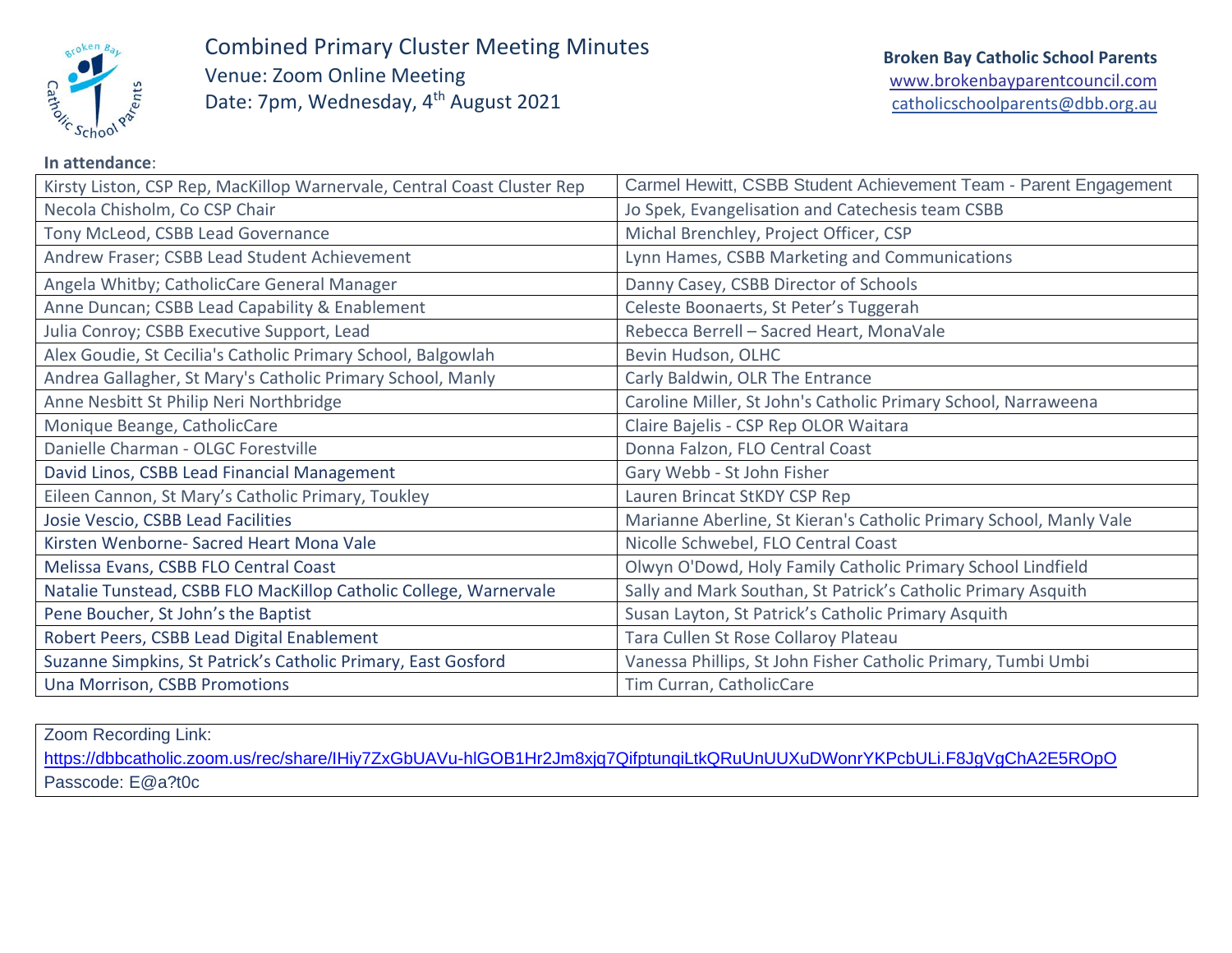| <b>ITEM / PURPOSE</b>     | <b>DISCUSSION</b>                                                                                                                                                                                                                                                                                                                                                                                                                                                                                                                                                                                                                                                                                             | <b>ACTION/</b><br><b>FOLLOW-UP</b> |
|---------------------------|---------------------------------------------------------------------------------------------------------------------------------------------------------------------------------------------------------------------------------------------------------------------------------------------------------------------------------------------------------------------------------------------------------------------------------------------------------------------------------------------------------------------------------------------------------------------------------------------------------------------------------------------------------------------------------------------------------------|------------------------------------|
| Welcome Prayer/           | <b>Kirsty Liston</b>                                                                                                                                                                                                                                                                                                                                                                                                                                                                                                                                                                                                                                                                                          |                                    |
| <b>Welcome to Country</b> | Rebecca Berrell                                                                                                                                                                                                                                                                                                                                                                                                                                                                                                                                                                                                                                                                                               |                                    |
| Welcome &                 | Necola Chisholm                                                                                                                                                                                                                                                                                                                                                                                                                                                                                                                                                                                                                                                                                               |                                    |
| <b>Introductions</b>      |                                                                                                                                                                                                                                                                                                                                                                                                                                                                                                                                                                                                                                                                                                               |                                    |
|                           | On Tuesday 27 <sup>th</sup> July 2021 we held a Virtual 'Happy Hour' just to have an informal check in on how our CSP<br>Reps & Parent Teams were going and to also share what they were doing to engage with other parents.<br>What came from that check in is that families were starting to feel stressed, there were some inconsistency<br>across the Diocese and HBL was very challenging especially for the younger years with having both parents<br>trying to also work from home.<br>Feedback and concerns were taken back to the CSBB. From that they thought it would be beneficial for some<br>of the Workstream Leaders and Danny to attend the upcoming Combined CSP Representative Meetings to |                                    |
|                           | update parents and listen to any further feedback.                                                                                                                                                                                                                                                                                                                                                                                                                                                                                                                                                                                                                                                            |                                    |
| <b>CSBB Update</b>        | Danny Casey - Director of Schools<br>The CSBB wanted to reach out and update parents and were grateful for the opportunity to do this at the CSP<br>Representatives Meeting while being able to listen to further feedback.                                                                                                                                                                                                                                                                                                                                                                                                                                                                                   |                                    |
|                           | Danny mentioned that there were some exciting things coming up in the Towards 2025 project but will<br>update further at a later date due to the current Covid situation and the impact this was having on our<br>families & schools<br>The CSBB has 2 main priorities at present:                                                                                                                                                                                                                                                                                                                                                                                                                            |                                    |
|                           | 1. Making sure that whatever plan the CSBB puts in place that the health and safety to the teachers, Students<br>and families is paramount and nothing they do will compromise this.<br>2. Dialogue – regular communication is being made between the CSNSW and the CSBB. Feedback is being<br>communicated every day and he had also been invited by the Minister to participate in a smaller discussion<br>group and had said that greater & stronger clarity needed to be communicated to all.                                                                                                                                                                                                             |                                    |
|                           | Danny understands the impact and uncertainty that this is having on families and they want to get all<br>students back to face to face learning as soon as it was safe to and wanted this opportunity to be able to brief<br>the CSP Reps so they could then forward the information back to the parent groups that the CSBB are being<br>listened to by the Minister and feedback actioned upon.                                                                                                                                                                                                                                                                                                             |                                    |
|                           | CatholicCare - Angela Whitby, General Manager<br>Angela has been talking with her Team and they are trying to manage the overwhelming need for their<br>services.                                                                                                                                                                                                                                                                                                                                                                                                                                                                                                                                             |                                    |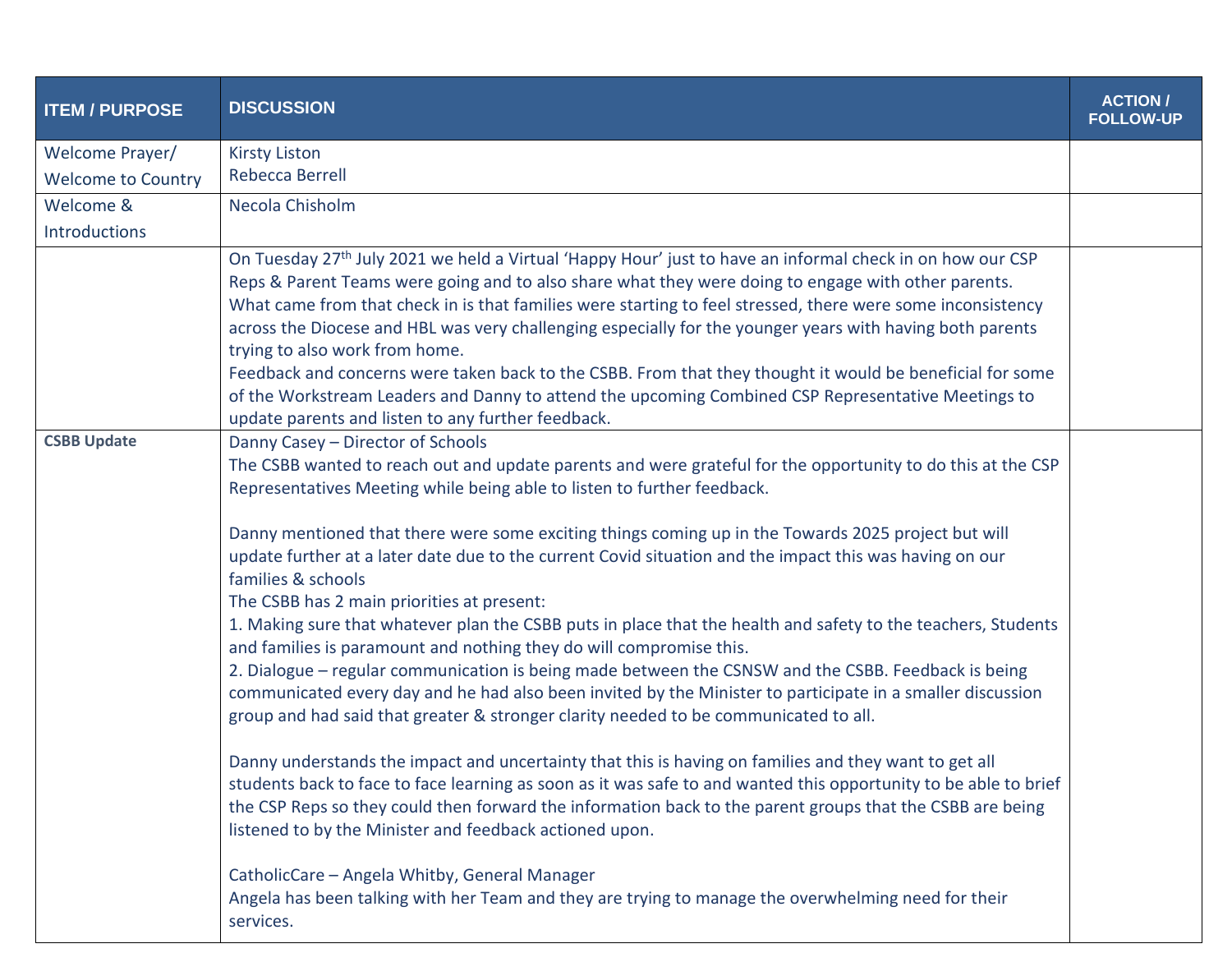| They are trying to change the mindset; Are we being 'Locked In' or Are we being locked in, to keep 'Us Safe'?<br>CatholicCare are providing all their normal services, plus additional Covid related Services. Many of their<br>normal Face to Face services have now changed to virtual but has given them more opportunity to offer more<br>because of this.                                                                                                                                                                  |
|---------------------------------------------------------------------------------------------------------------------------------------------------------------------------------------------------------------------------------------------------------------------------------------------------------------------------------------------------------------------------------------------------------------------------------------------------------------------------------------------------------------------------------|
| Wanted to remind that there is available Emergency Relief Funds by way of food vouchers etc. and provided<br>the following link for further information https://www.catholiccaredbb.org.au/family-youth-<br>children/emergency-relief/<br>Mental Health and Parental Anxiety is on the rise, but families must remember to give themselves a break<br>and let go of all the less important things.                                                                                                                              |
| While there is help there are not enough resources to cope with the demand and they have waiting lists.<br>Please if you know of a family in desperate need, please fere them to the Family Connects Support, they can<br>get interim support (please see attached PDF & share with your families).                                                                                                                                                                                                                             |
| It is very important to look out for each other and ourselves currently. If any families need additional learning<br>support, they do have casual support staff that maybe available to help, but fees will apply.                                                                                                                                                                                                                                                                                                              |
| <b>Tony McLeod</b><br><b>Fee Relief</b><br>CSBB has reintroduced Fee Relief Scheme and they encourage families to contact them if they need<br>assistance and asked CSP Reps to encourage any families they knew that need help to contact them<br>https://www.csodbb.catholic.edu.au/the-parent-hub/fee-relief-during-covid-19-2/                                                                                                                                                                                              |
| <b>Anne Duncan</b><br>Students are our focus, and they are very aware of how hard HBL is, so thank you to you all.                                                                                                                                                                                                                                                                                                                                                                                                              |
| $K-2$<br>Keen to hear what is work is working for you in your schools and what are your wishes?<br>Tips for this age group<br>- they need to be reading every day, call Grandma and read to her over the phone<br>counting / patterns $-$ cook with them (measurements is math's)<br>give them many breaks, their attention span is only 10-15mins<br>don't get to hung up on foundational learning, teachers will pick this up if there is a problem<br>Tuck shop Fridays – give them money and options (again this is math's) |
| Robert Peers & Josie Vescio agree that reading is so important                                                                                                                                                                                                                                                                                                                                                                                                                                                                  |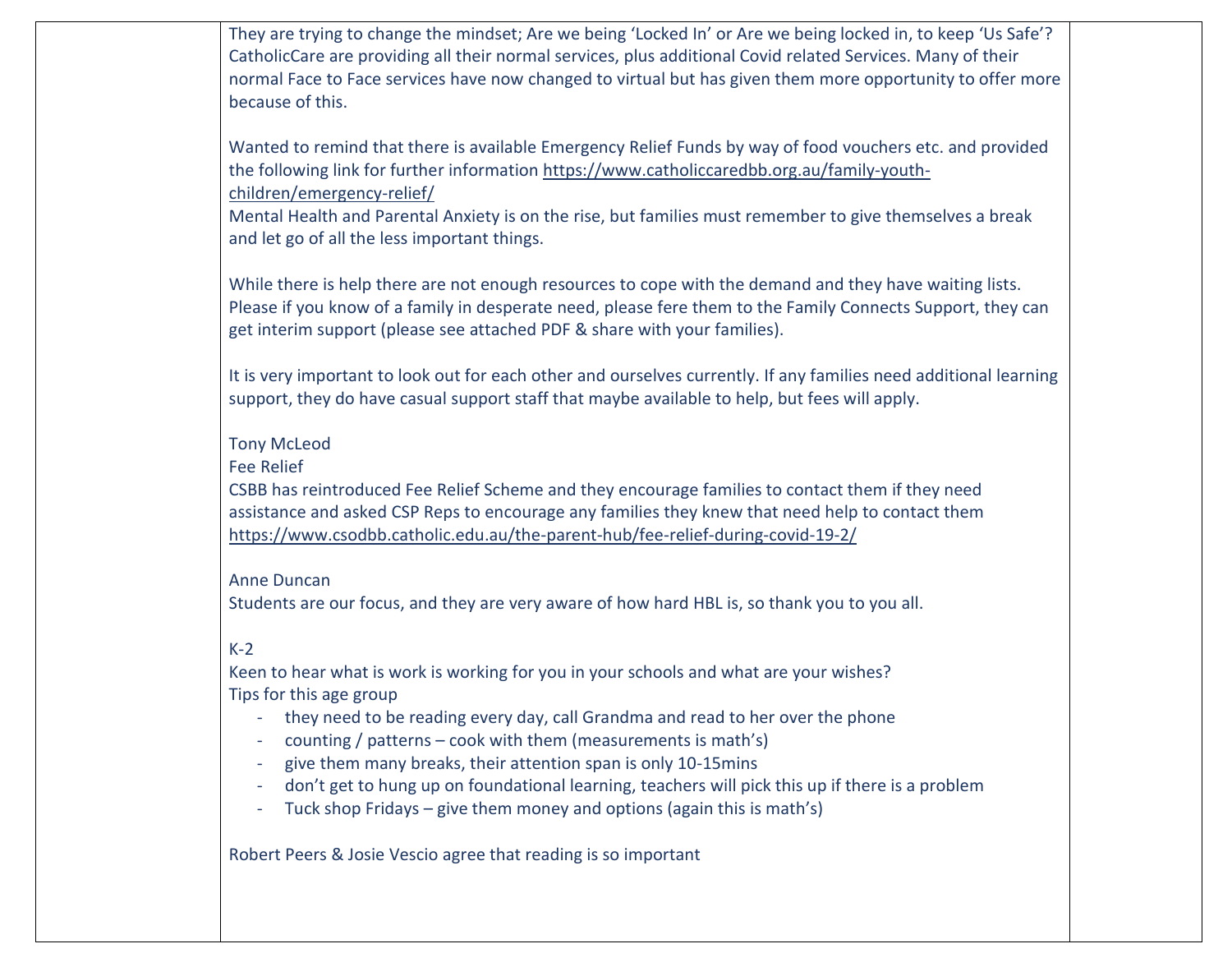Tony McLeod

One of the current issues is the 8 LGA's that are fully locked down. Luckily, we only have 2 primary schools that are affected within our Diocese. But the bigger issue is the Year 12's.

Please be assured though, if you have a child that needs to be at school, please let you school know so arrangements can be made and there will be no judgement.

Because we do have some students still attending schools across the Diocese, teachers are trying to do their best in the situations where they have in some class's half a class face to face and half HBL.

Anne Duncan went through the Catholic Schools Broken Bay COVID RESPONSE

- Casual Contact
- Secondary Close Contact
- Close Contact
- Confirmed Case

Tony McLeod, keeping in mind that there are thousands of tests done every day with minimum cases in our areas, but they do want to minimise any stress that families are feeling so hope the chart helps in reassuring parents.

Government is now trying to priorotise Year 12's in the 8 LGA's, by getting them vaccinated but not priorotising the teachers. Danny is again trying to advocate for our teachers as they too are a priority.

Danny Casey: following on from what Tony has said, the government is starting to listen, and they are working everyday trying to negotiate with the Education Minister to protect our teachers.

Breakout Groups

- 1. Questions or responses from the CSBB Update
- 2. Whats working well in your school?
- 3. Suggestion or wish that would support you in your role as a parent during HBL

Feedback from the Breakout Groups

Group 1.

Q1.

- What does going back to school look like and when

Q2.

- There is no 'one size fits all' parents want different things as all kids are different
- Some schools are having optional zooms, but more focused on wellbeing
- Mixture of screen HBL and pen to paper
- Social media use to enhance / encourage building relationships between teachers and students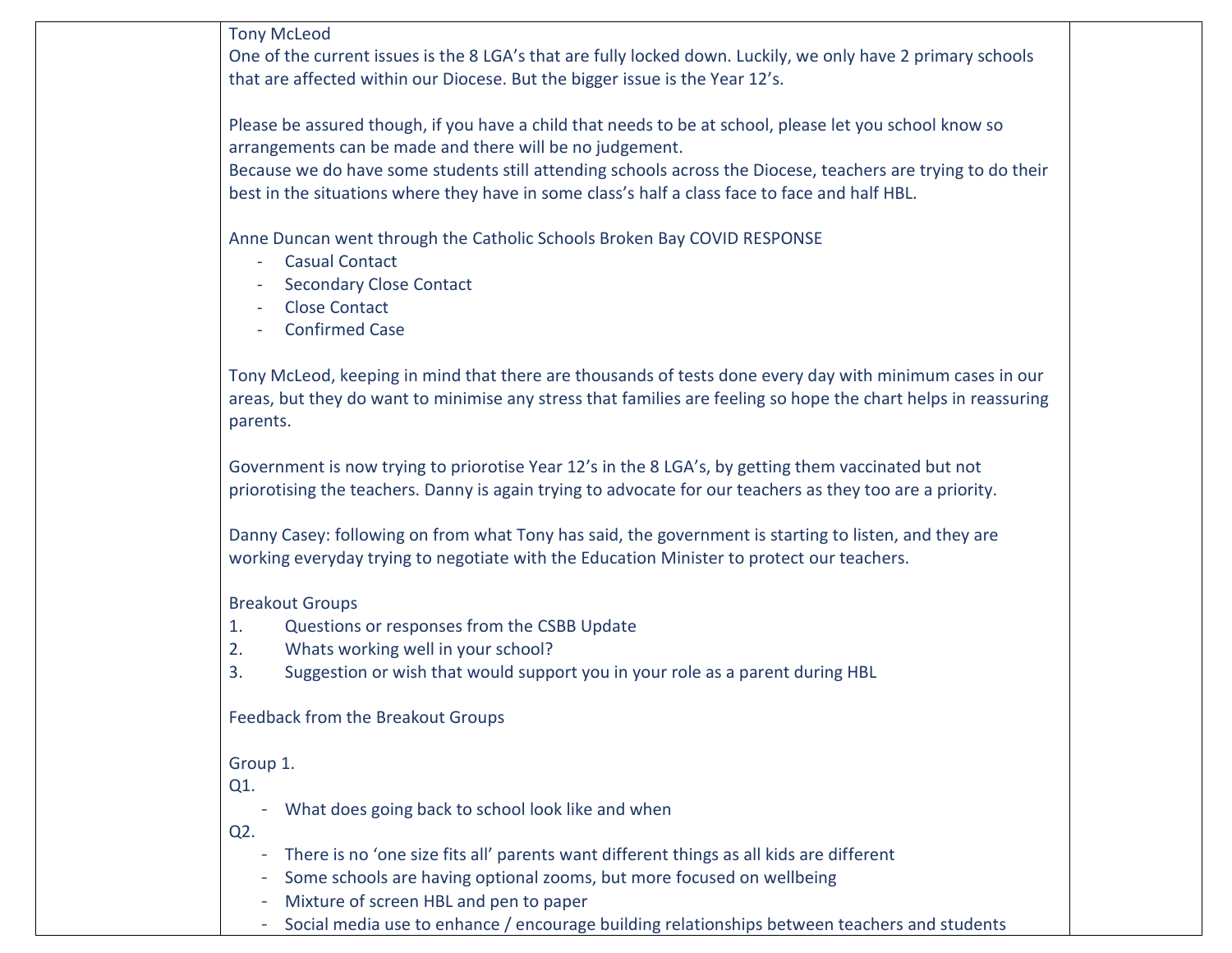#### Q3.

- It's harder for the younger grades
- More check-ins teachers / parents
- Staggered zooms are difficult when have working parents

## Group 2.

Had more of a free-flowing conversation about

- Social connections
- School is not just about learning; it's about learning to connect & building relationships
- Fatigue is starting to set in
- More difficulty with children with learning needs

# Group 3.

- Wanted to give recognition to teachers & staff
- Communication from schools is good
- Surveys are being sent out to parents via schools
- The zooms being in the morning are working well, but be good to have alternative options for families that the students can't make the mornings
- Be great to have a Wellbeing Wednesday and give students, teachers, and families a day off during the week
- The option to be able to collect the HBL packs from the schools on a Thursday or Friday would be good so then families could have time to get organized for the following week
- How do more 'fun' things get incorporated in the learning day to keep students engaged and to give parents a break
- How do we build resilience in our children during this time?

## Group 4.

- Good to hear what everyone else is doing
- They need clearer communication of expectations from the teachers and what would help is having small groups in the zooms and more of them as when instructions are given in big groups its harder for the little ones to keep up

# Group 6.

- It's important for our teachers to feel safe and get them vaccinated
- Had a parent in the group who is in health care, so she was able to shed some light on the process
- There are a group of parents that have seem to be forgotten those on the 'front line' who's children are at school – is anybody reaching out to them?

Anne Duncan: parents are expressing so much gratitude towards teachers which is no nice. Teachers didn't sign up for this kind of teaching so they are all doing the best they can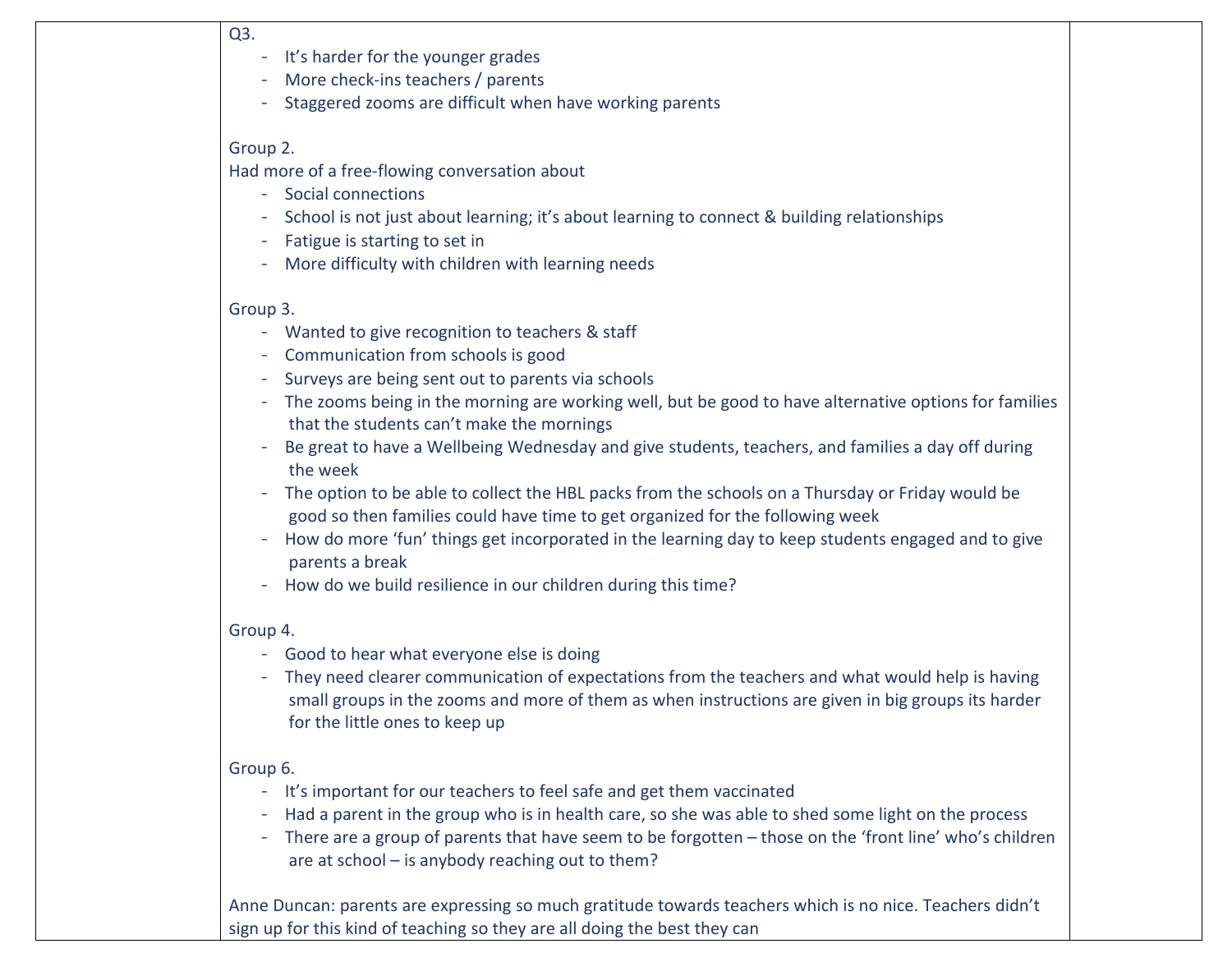|                    | Danny Casey; The CSBB welcome all the feedback                                                            |  |
|--------------------|-----------------------------------------------------------------------------------------------------------|--|
|                    | Natalie Tunstead; Teacher Appreciation ideas                                                              |  |
|                    | - Virtual Appreciation Wall                                                                               |  |
|                    | - Coffee Vouchers for the local coffee shop                                                               |  |
|                    |                                                                                                           |  |
|                    | Olwyn O'Dowyd: What are the current guidelines for sending children to school, we need clearer            |  |
|                    | communication around this, and one rule should be for all.                                                |  |
|                    |                                                                                                           |  |
|                    | Danny Casey: Schools are open for any student that needs to be at school and no judgement will be made.   |  |
|                    |                                                                                                           |  |
|                    | Kirsty Liston, MacKillop; Their school completed a survey and the teachers commented back and thanked for |  |
|                    | the appreciation shown by parents                                                                         |  |
|                    | Their school also was celebrating a Teachers Appreciation week. There are great ideas on how you can get  |  |
|                    | the students and teachers engaging with each other via                                                    |  |
|                    | https://iowacity.momcollective.com/2020/05/03/teacher-appreciation-week-in-the-time-of-covid-19/          |  |
|                    |                                                                                                           |  |
|                    | Padlet info: its FREE to sign up https://padlet.com/auth/signup                                           |  |
|                    |                                                                                                           |  |
|                    | Caroline Miller: Zoom recordings have been very helpful to accompany the class work and please remember   |  |
|                    | to all show empathy and compassion when calling the school s for information                              |  |
|                    |                                                                                                           |  |
|                    | Lauren Brincat; Are the SSCSP Grants happening again this year.                                           |  |
|                    |                                                                                                           |  |
|                    | Carmel Hewitt: No, not this year as the Management Team decided it would not be practical considering the |  |
|                    | circumstances and now that we are running our finances through the CSBB                                   |  |
|                    |                                                                                                           |  |
|                    | Danny Casey: Thank you again for all the exchanges and we will keep you all updated as we undertake the   |  |
|                    | Roadmap back always considering what's best for the students, teachers, and families                      |  |
|                    |                                                                                                           |  |
| <b>CCSP Update</b> | Roger O'Sullivan Award extended                                                                           |  |
|                    |                                                                                                           |  |
|                    |                                                                                                           |  |

| Key Meeting Points / Action items for Broken Bay CSP Management Team |           |                                                                                                                                           |                        |        |
|----------------------------------------------------------------------|-----------|-------------------------------------------------------------------------------------------------------------------------------------------|------------------------|--------|
|                                                                      |           | BBCSP will continue to develop and share resources around Families Staying Connected during Lockdown with CSP Reps & Parent Teams         |                        |        |
|                                                                      |           | CSBB has informed the CSP that they have implemented HBL Plus to support schools due to the extended lockdown and thank the CSP for their |                        |        |
|                                                                      | feedback. |                                                                                                                                           |                        |        |
| Next Meeting Date & Venue                                            |           |                                                                                                                                           | <b>Meeting Closed:</b> | 8.56pm |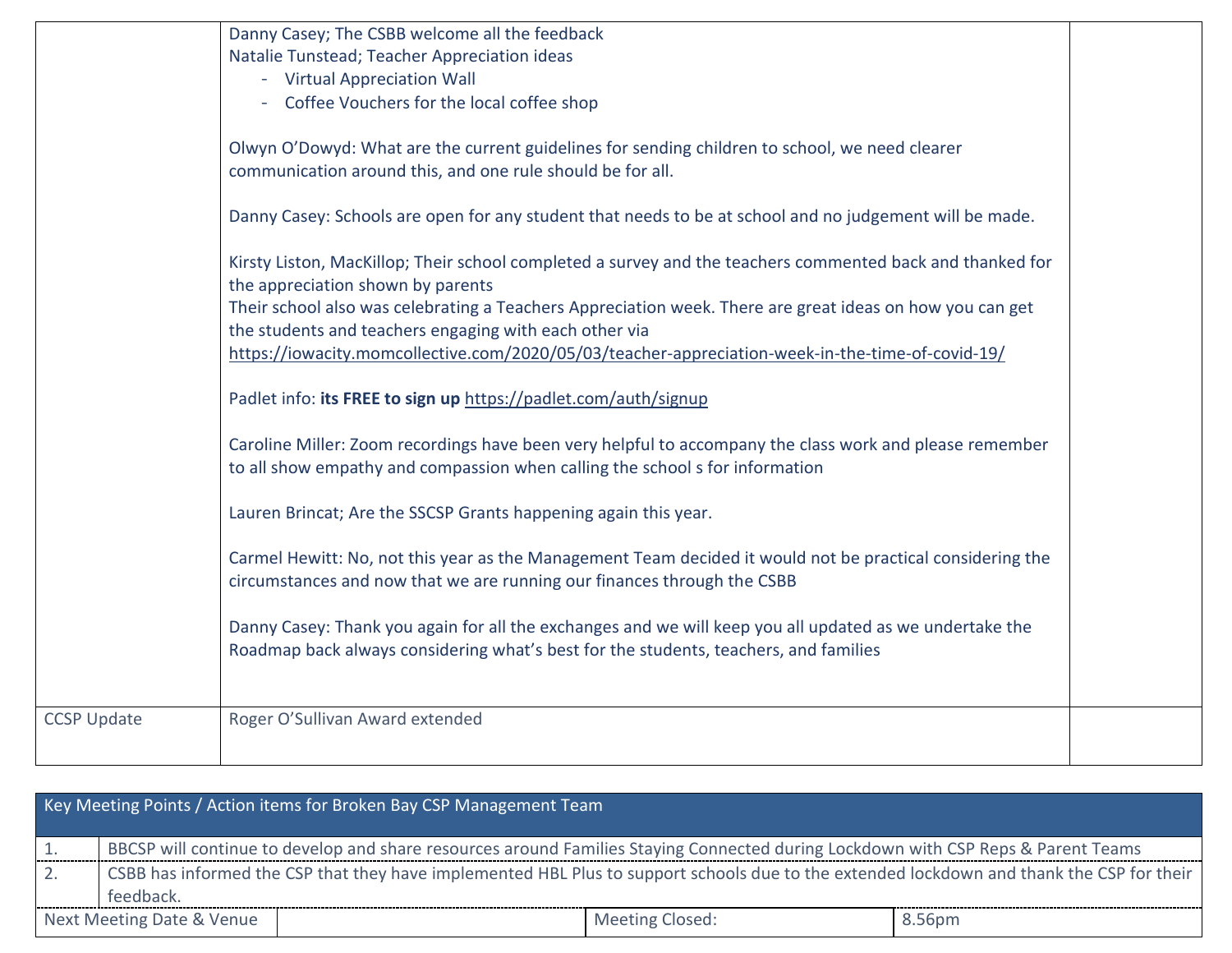| <b>BBCSP Chat Download</b> |                                                                                        |  |
|----------------------------|----------------------------------------------------------------------------------------|--|
|                            | Combined Primary CSP Representative Meeting Wednesday 4th August 2021                  |  |
| 18:58:56                   | From Kirsty Liston Mackillop Warnervale: Kirsty Liston MacKillop CC Warnervale         |  |
| 19:00:44                   | From Anne Nesbitt St Philip Neri Northbridge : Anne Nesbitt St Philip Neri Northbridge |  |
| 19:01:06                   | From Olwyn Holy Family Lindfield: Olwyn Connolly Holy Family Lindfield                 |  |
| 19:01:11                   | From Rebecca Berrell - Sacred Heart : Rebecca Berrell - Sacred Heart Mona Vale         |  |
| 19:01:29                   | From Claire Bajelis - CSP Rep OLOR Waitara : Claire Bajelis - OLOR Waitara             |  |
| 19:01:43                   | From Alex Goudie: Alex Goudie Sr Cecilia's Balgowlah                                   |  |
| 19:01:47                   | From Danielle Charman : Danielle Charman - OLGC Forestville                            |  |
| 19:01:48                   | From Angela Whitby: Angela Whitby - CatholicCare Diocese of Broken Bay                 |  |
| 19:01:49                   | From Marianne Aberline : Marianne Aberline - St Kieran's Manly Vale                    |  |
| 19:01:50                   | From Tony McLeod: Tony Mcleod - Governance CSBB                                        |  |
| 19:01:54                   | From Suzanne Simpkins: Suzanne SImpkins - St Patricks East Gosford                     |  |
| 19:01:55                   | From Una Morrison: Una Morrison - CSBB Marketing                                       |  |
| 19:01:56                   | From Gary Webb - St John Fisher: Gary Webb St John Fisher                              |  |
| 19:01:58                   | From Lynn Hames: Lynn Hames - CSBB marketing and Comms                                 |  |
| 19:02:02                   | From Pene Boucher: Pene Boucher St. John the Baptist freshwater                        |  |
| 19:02:02                   | From Tim Curran : Tim Curran - CatholicCare                                            |  |
| 19:02:03                   | From Lauren Brincat StKDY CSP Rep : Lauren Brincat - St Kevin's DY                     |  |
| 19:02:05                   | From Anne Duncan : Anne Duncan - CSBB Capability and Enablement Workstream Lead        |  |
| 19:02:06                   | From Carly Baldwin: Carly Baldwin - OLR The Entrance                                   |  |
| 19:02:08                   | From Nicolle Schwebel: Nicolle Schwebel OLR The Entrance                               |  |
| 19:02:10                   | From vanessa phillips: Vanessa Phillips from St john fisher Tumbi Umbi                 |  |
| 19:02:20                   | From Susan Layton: Susan Layton                                                        |  |
| 19:02:24                   | From Caroline Miller : Caroline Miller - St John's Narraweena                          |  |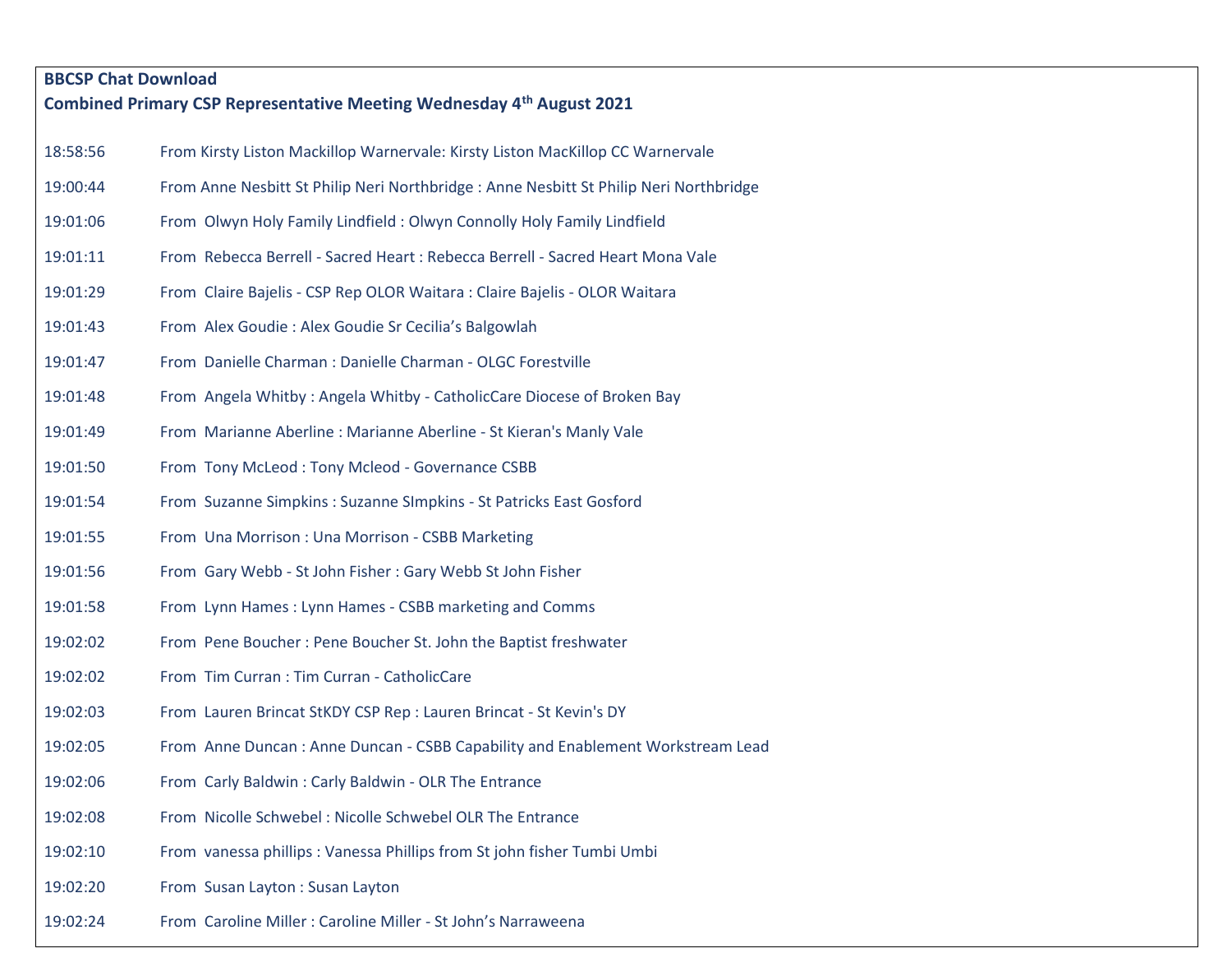- 19:02:25 From Robert Peers : Rob Peers CSBB Digital Enablement Workstream Lead
- 19:02:30 From David Linos : David Linos CSBB financial viability.
- 19:02:46 From Susan Layton : Susan Layton, St Pats' Asquith
- 19:02:51 From Tara Cullen St Rose Collaroy Plateau : Tara Cullen St Rose Collaroy Plateau
- 19:02:57 From Josie Vescio : Josie Vescio Facilities Workstream Lead
- 19:03:10 From Andrea Gallagher : Andrea Gallagher St Mary's manly
- 19:03:25 From Carmel Hewitt : Carmel Hewitt CSBB Student Achievement Parent Liaison
- 19:03:47 From Sally and Mark Southan : Sally and Mark St Pats Asquith
- 19:04:16 From Catholic Care Monique Beange : Monique Beange General Manager CatholicCare Children's Services
- 19:06:34 From Olwyn Holy Family Lindfield to Michal Brenchley(Privately) : Can that prayer be shared please Michal?
- 19:08:46 From Michal Brenchley to Olwyn Holy Family Lindfield(Privately) : no worries, ill email it to you all
- 19:11:16 From jo spek : Jo Spek-CSBB Project officer Evangelisation & Catechesis
- 19:15:00 From Michal Brenchley, BBCSP Project Officer : Please if anyone has any questions through the meeting, if you can write them in the chat : )
- 19:19:46 From Gary Webb : Question Given the prevalence of covid among children are we encouraging teacher vaccination?
- 19:24:54 From Lynn Hames [: https://www.catholiccaredbb.org.au/family-youth-c](https://www.catholiccaredbb.org.au/family-youth-)hildren/emergency-relief/
- 19:27:09 From Pene Boucher : Is that assistance free of charge if not NDIS?
- 19:27:20 From Gary Webb : Thank you both, amazing services.
- 19:29:26 From Eileen Cannon : Are we able to promote these services through the parents correspondence or should it be from the school?
- 19:30:24 From CatholicCare Monique Beange to Michal Brenchley, BBCSP Project Officer(Privately) : Michael, I can be contacted on my email monique.beange@catholiccaredbb.org.au or
- 19:30:43 From Michal Brenchley, BBCSP Project Officer : We can send you the information and you can then forward it on to your school community : )
- 19:31:00 From Lynn Hames [: https://www.csodbb.catholic.edu.au/the-parent-hub/fee-relief-d](https://www.csodbb.catholic.edu.au/the-parent-hub/fee-relief-)uring-covid-19-2/
- 19:31:07 From Michal Brenchley, BBCSP Project Officer to CatholicCare Monique Beange(Privately) : thank you : )
- 19:31:57 From Lynn Hames : Hi All, CatholicCare have supporting collateral that we can get out to the schools for you to send on to parents.
- 19:32:02 From Gary Webb : Can we please include links into the meeting minutes. Thank you
- 19:32:03 From Sally and Mark Southan : It would be great if someone in the marketing role could put together a Facebook and newsletter-friendly summary of all services available to families.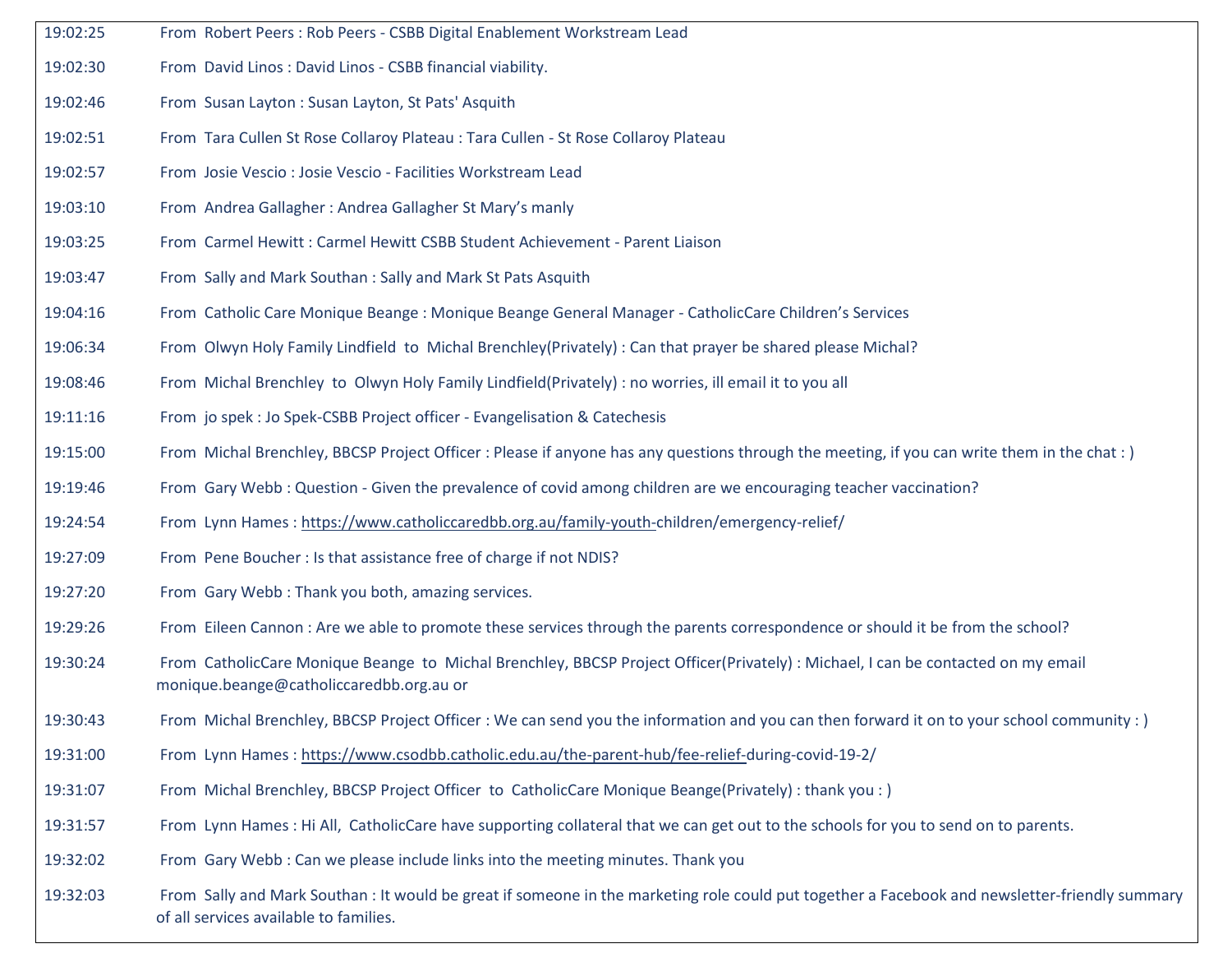- 19:32:14 From angela whitby : you can find all of our services on our website https://www.catholiccaredbb.org.au/
- 19:33:11 From Michal Brenchley, BBCSP Project Officer : We are regularly updating out BBCSP FB Page but can pop something together for you all on one page : )
- 19:33:39 From Sally and Mark Southan : An "all in one" summary would be brilliant.
- 19:34:31 From Carmel Hewitt : all the links will be included in the minutes
- 19:35:45 From Pene Boucher : See saw is working well. Great platform

What not working well is the fact Is there is no independent learning.

- 19:36:09 From Lauren Brincat StKDY CSP Rep : I'm an essential worker. I like that I can flexibly send my child a few days a week and keep him at home on other days and the school work planned for all is easily transferrable depending on which setting my son is in because its on seesaw which Is great. I like that my school has not planned zooms for K-2 so as parents we have flexibility to deliver the content over the day rather than being stuck to the clock.
- 19:36:19 From Suzanne Simpkins : Working well videos for most tasks so students (K and 3 ) can work mostly independently
- 19:36:30 From Kirsty Liston Mackillop Warnervale : MCC feedback daily wellbeing sessions for K-6 are great to get kids motivated to start the day, see their friends and teachers. K-2 positives: 1-3 guided videos per day for writing, counting etc , voice messages being left on their work so they can hear the feedback without parents having to read it
- 19:36:30 From Olwyn Holy Family Lindfield : my lockdown baking is finally validated!! Thank you Anne!!
- 19:36:39 From Gary Webb : SJF did a social activity this week, a crazy hair virtual disco, it was great also reminded kids that school is fun and engaging.
- 19:36:40 From Carly Baldwin : I like that the focus is on wellbeing. All children are different and all family situations are different and I feel that the school is supportive of this. My children enjoy getting their work done at their own pace and then focussing on their own individual interests.
- 19:36:41 From Claire Bajelis CSP Rep OLOR Waitara : I wish we could have more lessons via Zoom, where the teacher is directly speaking to and interactive with the class rather than just setting tasks in Google classroom.
- 19:36:43 From Marianne Aberline : I wish we had some explicit direct instruction which would help explore and unpack new concepts. This could be done via zoom, or via pre-recorded videos.
- 19:36:59 From Danielle Charman OLGC Forestville : Communication from the school is fantastic and Zoom sessions teaching the students in small groups has been great in the last couple of weeks. The other thing that has been fantastic is the specific and regular feedback from teachers.
- 19:37:08 From Marianne Aberline : I like Seesaw as a platform keeping the day and activities all together n one spot.
- 19:37:25 From Gary Webb : SJF Drivethru pick up HBL pack. Working well.
- 19:37:27 From Claire Bajelis CSP Rep OLOR Waitara : I wish there were ways to replicate the social experience and spontaneous interactions that our children have with each other.
- 19:37:31 From Pene Boucher : Dual working parents don't have time to spend as much one on one as that sadly.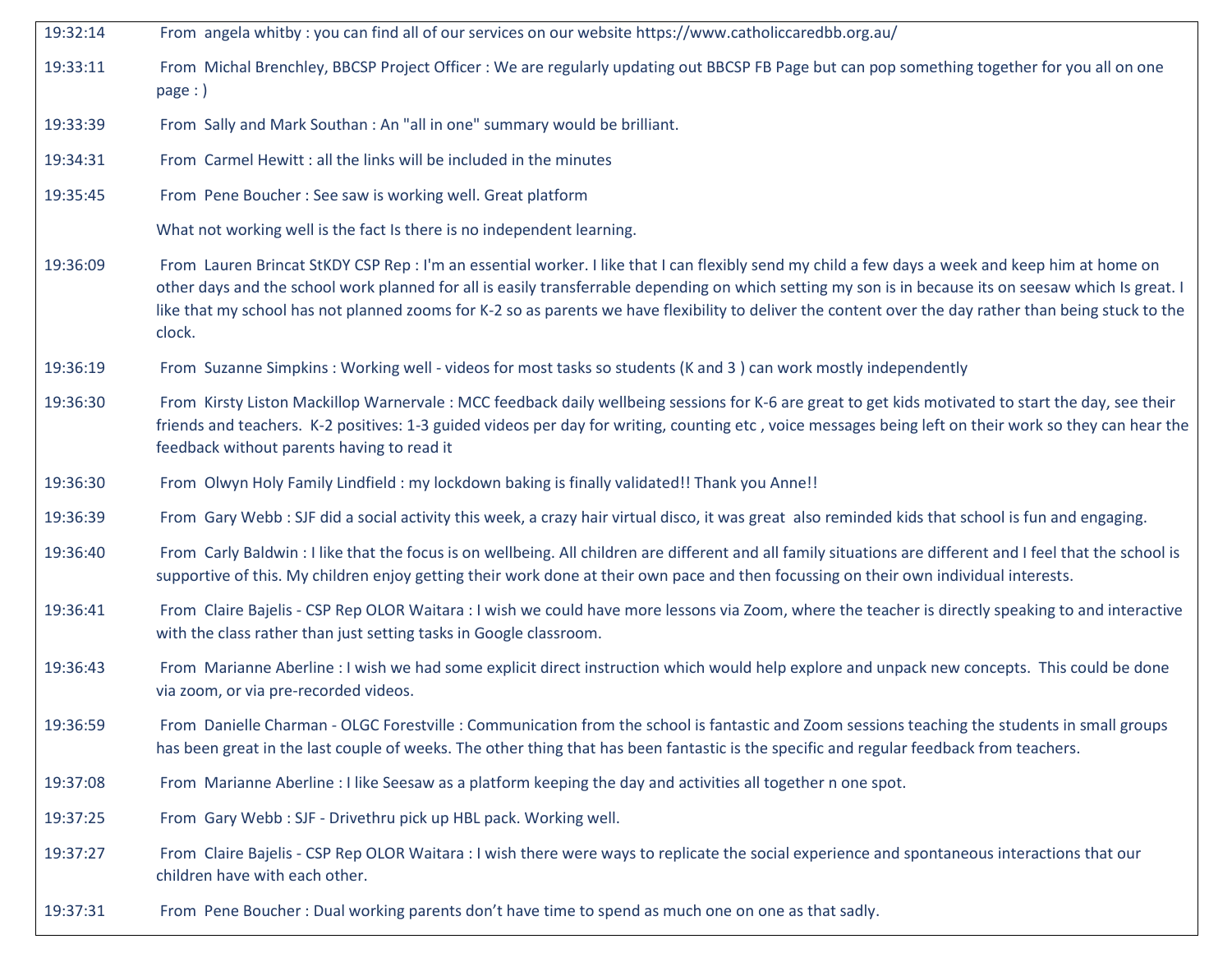- 19:37:40 From Kirsty Liston Mackillop Warnervale : MCC wish is some smaller group zooms for K-2 which assists with instruction as well as social opportunity 19:38:04 From Danielle Charman - OLGC Forestville : Many parents wish (especially those who are working or those with small children) that there were more activities that could be done independently but after giving this feedback to Fiona Dignan last week - it is clear the teachers have been trying to do this more this week. 19:39:05 From Olwyn Holy Family Lindfield : K - we're really enjoying the daily teacher catch ups - fantastic for student wellbeing and mood; wish they would connect via Zoom more than once a day. Positive language re effort/volume with work has been wonderful to see/hear. 19:39:29 From Gary Webb : Zoom PPE classes like dance would be great for kids and help give parents a break. 19:39:57 From Rebecca Berrell - Sacred Heart Mona Vale : Daily zoom at the same time each day provides great structure. 19:41:03 From Michal Brenchley, BBCSP Project Officer : Thanks so much, all comments will be passed onto to Anne. Great ideas too : ) You all are doing a fab job 19:41:28 From Claire Bajelis - CSP Rep OLOR Waitara : We have a stark contrast in our house, my daughter is in secondary at Leo's and classes are timetabled and as normal via Zoom, with the students and teacher directly reaching out. This replicates what we as parents are doing, collaborating constantly with our peers in our workplace via Zoom or Teams, yet at a primary level, we are expecting our children to do the bulk of their work in isolation. 19:41:33 From Anne Nesbitt St Philip Neri Northbridge : SPN Northbridge - Yr 4 teacher does a daily 3 min video going through what's on the agenda for the day. She also does a daily 30 min zoom. She does a quick spelling test, teaches a new maths concept, they do shared reading and various other topics - Religion, Science & Tech, Geography, Olympics. She gets through a lot and the kids are all engaged. She always starts by calling the roll and engaging with each child. 19:41:34 From Rebecca Berrell - Sacred Heart Mona Vale : Love the Friday canteen idea 19:41:45 From Tara Cullen St Rose Collaroy Plateau : We have commenced Mini Zoom meetings with smaller groups students for a more connected and learnings focused experience one day per week, after parent feedback which has been appreciated. 19:42:07 From Lauren Brincat StKDY CSP Rep : The videos from youtube with a teacher reading the big book (often go for 10-15minutes) are great as well. 19:42:14 From Olwyn Holy Family Lindfield : I wish that the teachers were provided more guidance and support in this high challenge time on how to balance expectations of work being completed and the circumstances. Calling children out in front of the class for not turning work in is not in any way supportive and frankly not empathetic to families who are balancing full time work and childing home schooling. 19:42:36 From Anne Nesbitt St Philip Neri Northbridge : Would love to see a 'Tech free Tuesday' or similar as the kids do need time away from screens 19:43:28 From Kirsten Wenborne- Sacred Heart Mona Vale : We have a start of the day zoom which is really great - sets them up for the day but a touch base type zoom after lunch with the teacher could also be valuable to check the progress and making sure on track for the afternoon session 19:43:42 From Rebecca Berrell - Sacred Heart Mona Vale : Year 5 are doing small group projects for Geography and have an extra zoom each week for this specific subject with their project group. Kids are really engaged in it. 19:43:53 From angela whitby : Great ideas Ann love your energy
- 19:44:08 From Olwyn Holy Family Lindfield : Feedback from older years has been around expectations being consistent across staff around how much work and what work is most important . We'd also like to know how other schools have been adjusting to support students with learning difficulties now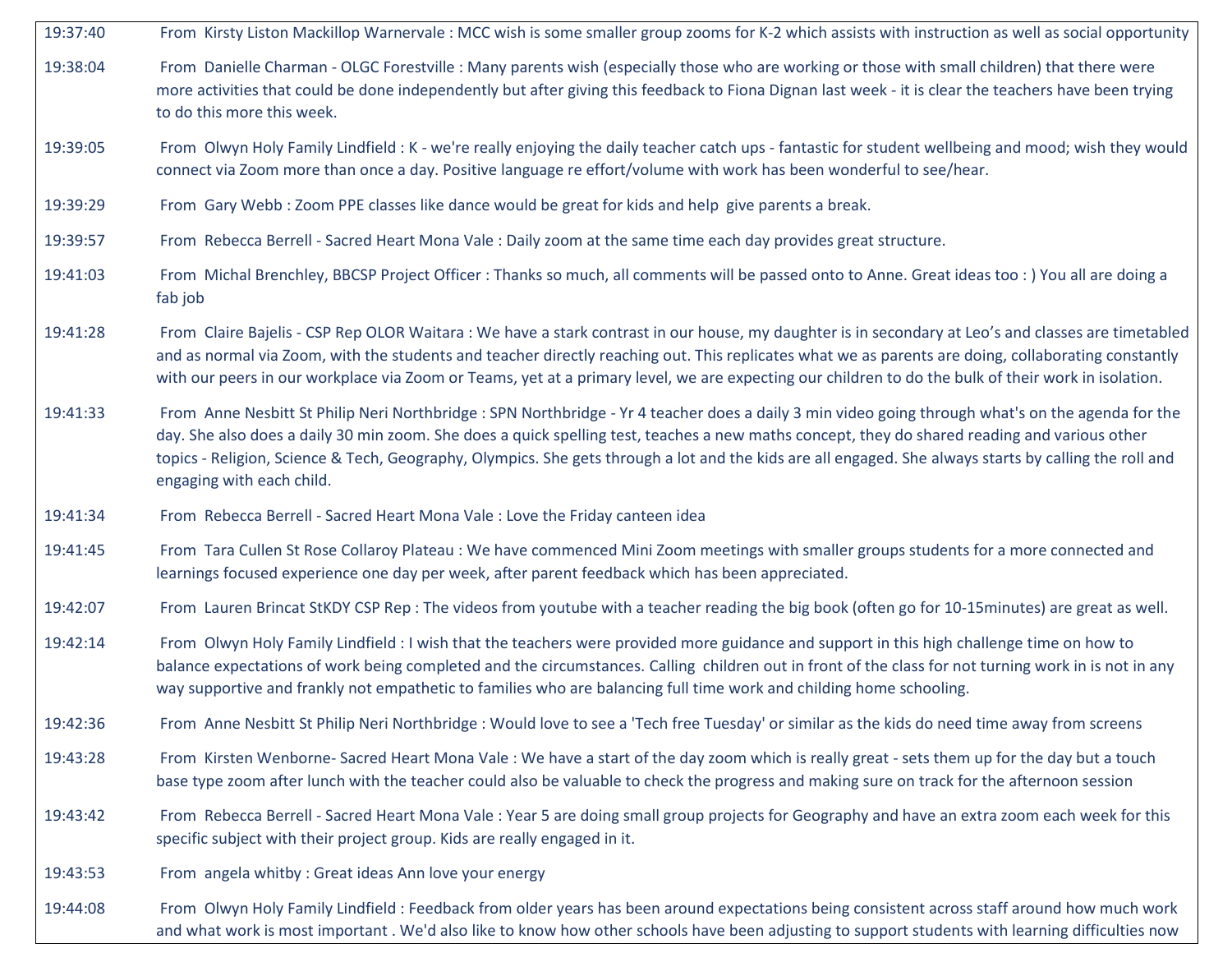|          | in HBL.                                                                                                                                                                                                                                                                                                                                                                                                                                                                                           |
|----------|---------------------------------------------------------------------------------------------------------------------------------------------------------------------------------------------------------------------------------------------------------------------------------------------------------------------------------------------------------------------------------------------------------------------------------------------------------------------------------------------------|
| 19:45:58 | From Sally and Mark Southan: Our school is having a "well-being" day every second Wednesday. Students can catch up on missed work or just<br>relax. For working parents, this has been well-received. The teachers would be working very long hours and also need a day with greater flexibility.                                                                                                                                                                                                 |
| 19:46:43 | From Caroline Miller: Teachers have been supplying videos to further explain Google Classroom tasks which has been great. Also recording the<br>Zooms so parents can watch later.                                                                                                                                                                                                                                                                                                                 |
| 19:49:00 | From Lauren Brincat StKDY CSP Rep : can we have a copy of this?                                                                                                                                                                                                                                                                                                                                                                                                                                   |
| 19:49:21 | From Tony McLeod: Yes - of course                                                                                                                                                                                                                                                                                                                                                                                                                                                                 |
| 19:49:55 | From Tony McLeod : I thought this document had been shared with the revised agenda                                                                                                                                                                                                                                                                                                                                                                                                                |
| 19:50:49 | From Kirsty Liston Mackillop Warnervale: This document will help alleviate a number of concerns of parents as to what happens ifthank you :)<br>Knowing there is a plan/approach helps take some worries away                                                                                                                                                                                                                                                                                     |
| 19:50:59 | From Tony McLeod : Agree!                                                                                                                                                                                                                                                                                                                                                                                                                                                                         |
| 19:51:00 | From Lauren Brincat StKDY CSP Rep : I can't it with the new agenda but I might have missed it                                                                                                                                                                                                                                                                                                                                                                                                     |
| 19:51:16 | From Carmel Hewitt: Thank you ever for your feedback/ideas /wishes we will send all the information to CSBB and also share in the minutes                                                                                                                                                                                                                                                                                                                                                         |
| 19:51:19 | From Lauren Brincat StKDY CSP Rep : this will increase confidence in the parent community if it is shared                                                                                                                                                                                                                                                                                                                                                                                         |
| 19:51:40 | From vanessa phillips : I am FAIRLY sure that if families need isolation assistance the health department can provide health accommodation for<br>families                                                                                                                                                                                                                                                                                                                                        |
| 19:51:56 | From Michal Brenchley, BBCSP Project Officer to Anne Duncan(Privately) : Can we share this doc with the reps?                                                                                                                                                                                                                                                                                                                                                                                     |
| 19:53:23 | From Lauren Brincat StKDY CSP Rep : that'd be great Anne                                                                                                                                                                                                                                                                                                                                                                                                                                          |
| 19:55:24 | From Pene Boucher: Sorry pressed enter to quickly up above No ability to work independently for Kindys so very hard to support the other<br>children in the house or actually do employed work. The small groups to improve engagement and assist in learning is a great idea. Our dual working<br>parents are struggling the most. Very minimal oversight of the kids in a lot of cases and little chance to help them. More zoom contact or<br>engagement would be appreciated with that cohort |
| 19:58:01 | From Lauren Brincat StKDY CSP Rep : Not to answer now, but a thought: Given a vaccination plan comes to fruition for year 12; are there<br>considerations around the delay between vaccination and immunity? Are we gathering advice around that, as it seems like 2 weeks even is not<br>enough?                                                                                                                                                                                                 |
| 19:58:46 | From CatholicCare Monique Beange to Michal Brenchley, BBCSP Project Officer(Privately) : I will be leaving the meeting. Thank you for the<br>opportunity.                                                                                                                                                                                                                                                                                                                                         |
| 19:58:53 | From angela whitby: will have to jump off - great chat thanks everyone                                                                                                                                                                                                                                                                                                                                                                                                                            |
| 19:59:08 | From Lynn Hames: Thanks Angela                                                                                                                                                                                                                                                                                                                                                                                                                                                                    |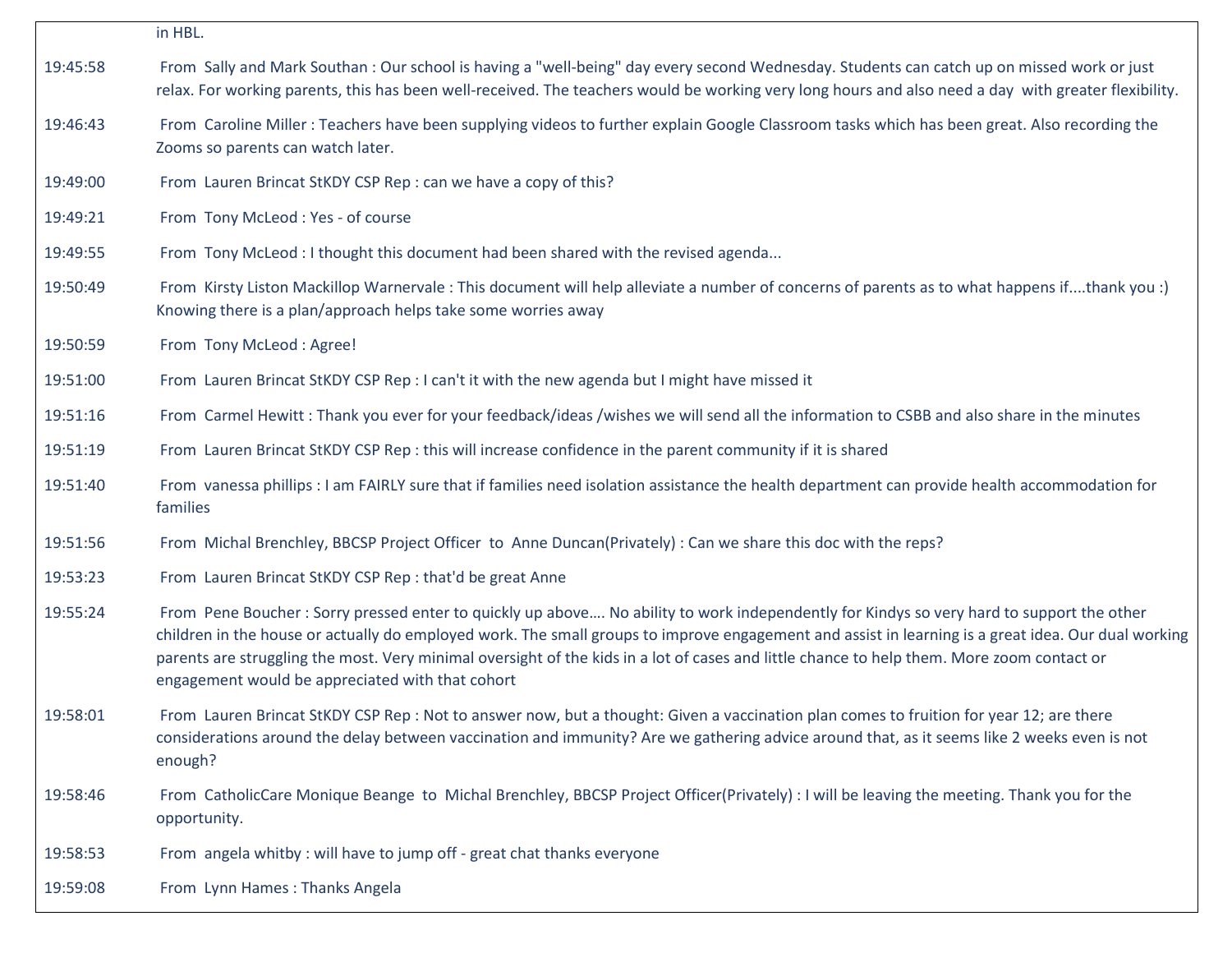| 19:59:25 | From Gary Webb: Hi Tony, Do we have a position on encouraging vaccination for teachers?                                                                                                             |
|----------|-----------------------------------------------------------------------------------------------------------------------------------------------------------------------------------------------------|
| 19:59:36 | From Michal Brenchley, BBCSP Project Officer :                                                                                                                                                      |
|          | 1.<br>Questions or responses from the CSBB Update                                                                                                                                                   |
|          | Whats working well in your school?<br>2.                                                                                                                                                            |
|          | 3.<br>Suggestion or wish that would support you in your role as a parent during HBL                                                                                                                 |
| 19:59:55 | From Anne Nesbitt St Philip Neri Northbridge : Sorry but I need to sign off. Thanks all                                                                                                             |
| 20:00:30 | From Tony McLeod: In relation to delay before effectiveness we are noting this - though initially the government may not have factored in                                                           |
| 20:34:24 | From Andrea Gallagher: Thankyou for a great session. sorry i need to go - put the children to bed.                                                                                                  |
| 20:37:12 | From Sally and Mark Southan : I think we should give them a one week mid term break.                                                                                                                |
| 20:37:26 | From Lauren Brincat StKDY CSP Rep : good idea. No week 6.                                                                                                                                           |
| 20:38:18 | From Michal Brenchley, BBCSP Project Officer: Wellbeing Wednesday for ALL                                                                                                                           |
| 20:39:35 | From Lauren Brincat StKDY CSP Rep : St Kevins has done a padlet for the teachers:<br>https://padlet.com/drloz/8cndmwjeu8czrg9i?fbclid=IwAR3y2VFj8hl2ftckkQmWTnUlfTYPHXctfqbdv3c_4C2Q2KLIom9w6UbIzYw |
| 20:39:43 | From Pene Boucher: We are currently doing a thank you video from the kids                                                                                                                           |
| 20:42:04 | From Pene Boucher: Our principal has been amazing with this 'flex on definition'                                                                                                                    |
|          | And reaching out to offer support.                                                                                                                                                                  |
| 20:42:32 | From Marianne Aberline : That is beautiful Lauren. A very special padlet!                                                                                                                           |
| 20:46:11 | From Michal Brenchley, BBCSP Project Officer to Kirsty Liston Mackillop Warnervale(Privately) : hi, please can you share that with me                                                               |
| 20:48:13 | From Carmel Hewitt: We are planning on a optional zoom next week for parent reps to share ideas around P&Fs /connecting etc ,Michal will send<br>details                                            |
| 20:48:39 | From Kirsty Liston Mackillop Warnervale to Michal Brenchley, BBCSP Project Officer(Privately) :<br>https://iowacity.momcollective.com/2020/05/03/teacher-appreciation-week-in-the-time-of-covid-19/ |
| 20:49:49 | From Kirsty Liston Mackillop Warnervale: https://iowacity.momcollective.com/2020/05/03/teacher-appreciation-week-in-the-time-of-covid-19/                                                           |
| 20:49:50 | From Pene Boucher: One of our year 5 teachers keeps her zoom 'open' all day so that the kids Allan quickly pop on if they have a question which<br>has been amazing                                 |
| 20:50:07 | From Pene Boucher: * can not Allan                                                                                                                                                                  |
| 20:50:18 | From Marianne Aberline: Thank you for facilitating such a rich discussion today. Thank you to the executive for joining, sharing and listening to the                                               |